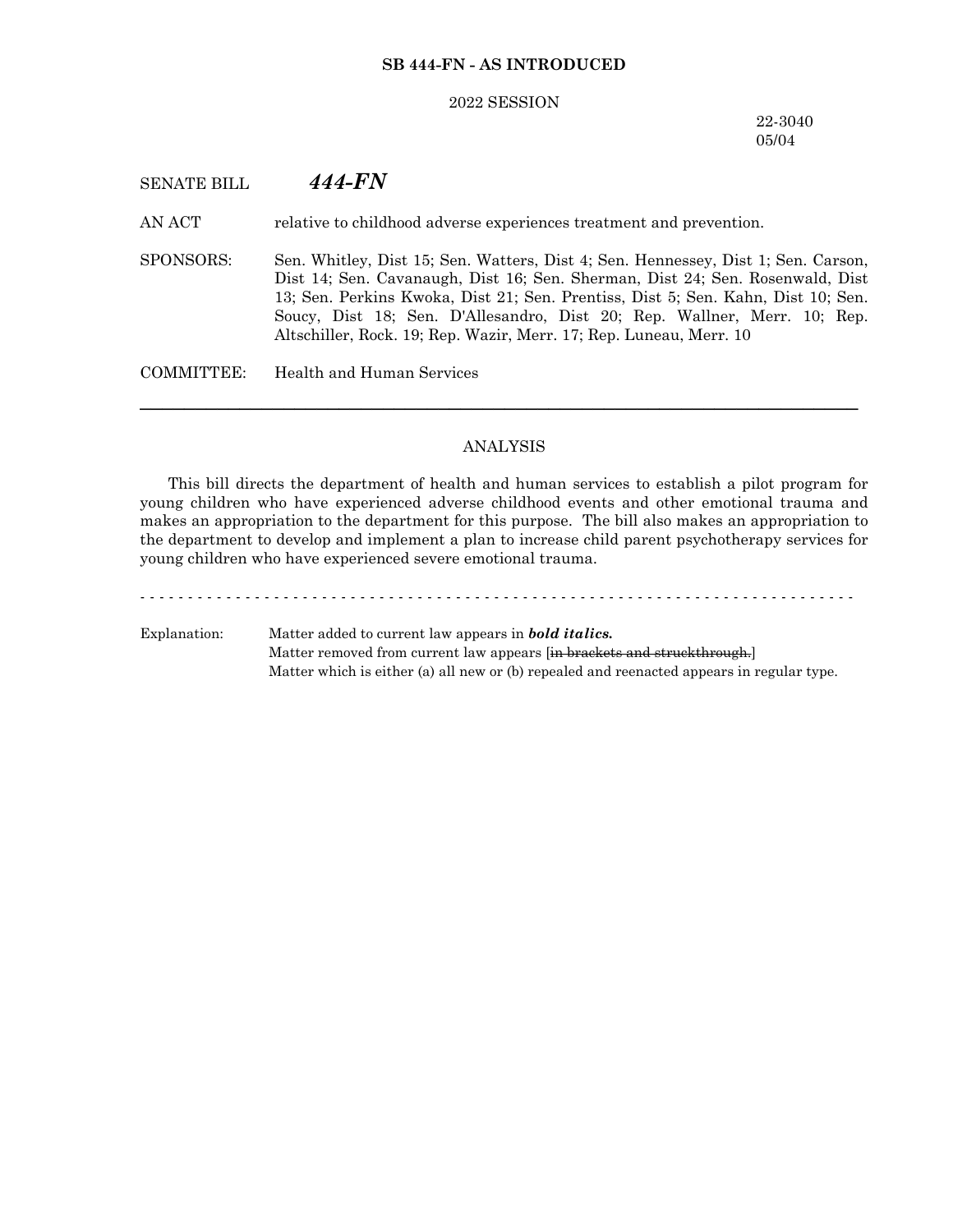### **SB 444-FN - AS INTRODUCED**

## STATE OF NEW HAMPSHIRE

*In the Year of Our Lord Two Thousand Twenty Two*

AN ACT relative to childhood adverse experiences treatment and prevention.

*Be it Enacted by the Senate and House of Representatives in General Court convened:*

1 Title. This act shall be known and may be cited as the "ACEs Treatment and Prevention Act". 2 Purpose Statement and Statement of Findings. I. The general court hereby finds that: (a) The COVID-19 pandemic, and ongoing mental health, substance misuse, and child protection crises have taken a significant toll on New Hampshire's children and families, impacting all child-serving systems and placing increased pressure on the children's behavioral health and child protection systems, in both scope and severity. (b) The high prevalence of child sexual abuse in New Hampshire is particularly concerning as recent research has demonstrated that child sexual abuse has synergistic negative impacts for children who have also experienced other adverse childhood experiences (ACEs). (c) There is a critical need for increasing the availability and capacity of mental health interventions that promote healthy social, emotional development for young children who have experienced significant trauma and their caregivers. (d) The social and emotional capacities that children develop in early childhood serve as the foundation for experiencing and managing emotions, creating stable relationships with peers and adults, exploring and learning in their environments, and acquiring developmentally appropriate competencies. (e) However, research shows that traumatic experiences and stress during the first years of life, called adverse childhood experiences, can impact a child's brain development, educational achievements, and future economic productivity. (f) Young children, birth to age 8, are the most vulnerable members of our society, both in terms of risk for maltreatment and with regard to biological sensitivity to adverse exposure. (g) Despite common misperceptions, young children can and do experience mental health problems which are manifest through developmental and behavioral challenges. These challenges often threaten their caregiving environment and result in suspensions and expulsions from early childhood programs. Furthermore, these challenges overburden and overwhelm providers in child care settings which are already experiencing a workforce capacity crisis. (h) High-quality, evidence-based early intervention irrefutably has been shown to be more cost effective and have greater societal impact than waiting to intervene downstream. Early intervention impacts have broad reach and can improve children's cognitive, social, emotional, 1 2 3 4 5 6 7 8 9 10 11 12 13 14 15 16 17 18 19 20 21 22 23 24 25 26 27 28 29 30

behavioral, and physical health and wellbeing and are more likely to have lifelong benefits. 31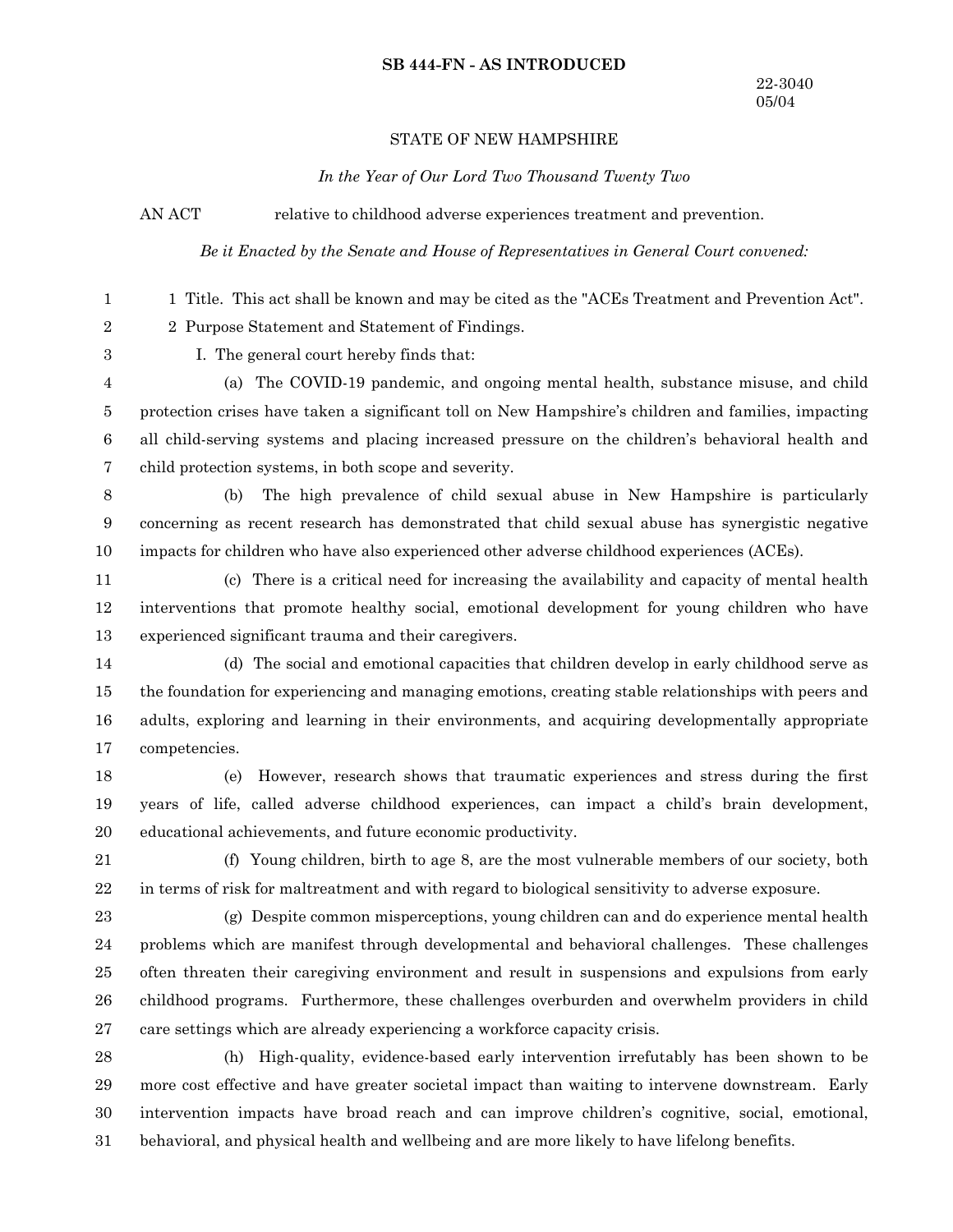### **SB 444-FN - AS INTRODUCED - Page 2 -**

(i) Child parent psychotherapy (CPP) is an evidence-based therapy for caregivers and young children, birth to age 8, who have experienced traumatic events or other traumatic stressor which can disrupt normative development and who are experiencing mental health, attachment or behavioral problems. CPP has emerged as the most frequently employed model in the state, largely due to CPP's effectiveness with traumatized young children and their caregivers. As an evidencebased practice, CPP clinicians receive extensive training, coaching, and must adhere to rigorous standards to maintain the practice. Current reimbursement rates are inadequate and do not cover costs of the professional collaboration essential to the model, costs associated with training and consultation for clinicians, or costs for program implementation, maintaining fidelity, and measuring outcomes. 1 2 3 4 5 6 7 8 9 10

(j) Unfortunately, there is also a widespread shortage of qualified mental health providers across the state and limited workforce capacity in the fields of mental health, early childhood education and development, and family support. Additionally, there is a dearth of providers with the capacity to intervene in cases with child sexual abuse despite the high prevalence. 11 12 13 14

(k) There is also a need to support the primary prevention infrastructure in New Hampshire to help support vulnerable children and families. Family Resource Centers (FRCs) play an important role in helping families connect to their communities and resources, empowering them to be successful and resilient, and addressing concrete needs for families. 15 16 17 18

(l) Recent research has shown that investment in FRCs has a significant return on investment by saving millions in the child welfare system. However, despite the critical impact to New Hampshire's families, there's a lack of comprehensive state or federal funding to support FRCs. 19 20 21

II. Therefore, it is the goal of New Hampshire to further support the prevention and early intervention goals identified in New Hampshire's 10-year mental health plan of 2019, the council for thriving children's strategic plan for early childhood, and the department's infant and early childhood mental health plan, by: 22 23 24 25

(a) Building the workforce capacity to alleviate the widespread shortage of qualified mental health providers across the state for young children and their caregivers; 26 27

(b) Developing a new level of home and community-based care for young children, birth to age 8; 28 29

30

(c) Providing evidence-based mental health intervention for young children, birth to age 8, including, but not limited to, those with known exposure to adverse childhood experiences or who are considered at risk for behavioral health concerns later in childhood; and 31 32

33

(d) Supporting New Hampshire's primary prevention infrastructure.

3 ACEs Prevention and Treatment Pilot Program; Appropriation. 34

I. As part of the Medicaid home and community-based behavioral health services program for children under RSA 167:3-l, the department of health and human services shall establish a oneyear pilot program to support young children, birth to age 8, with exposure to adverse childhood 35 36 37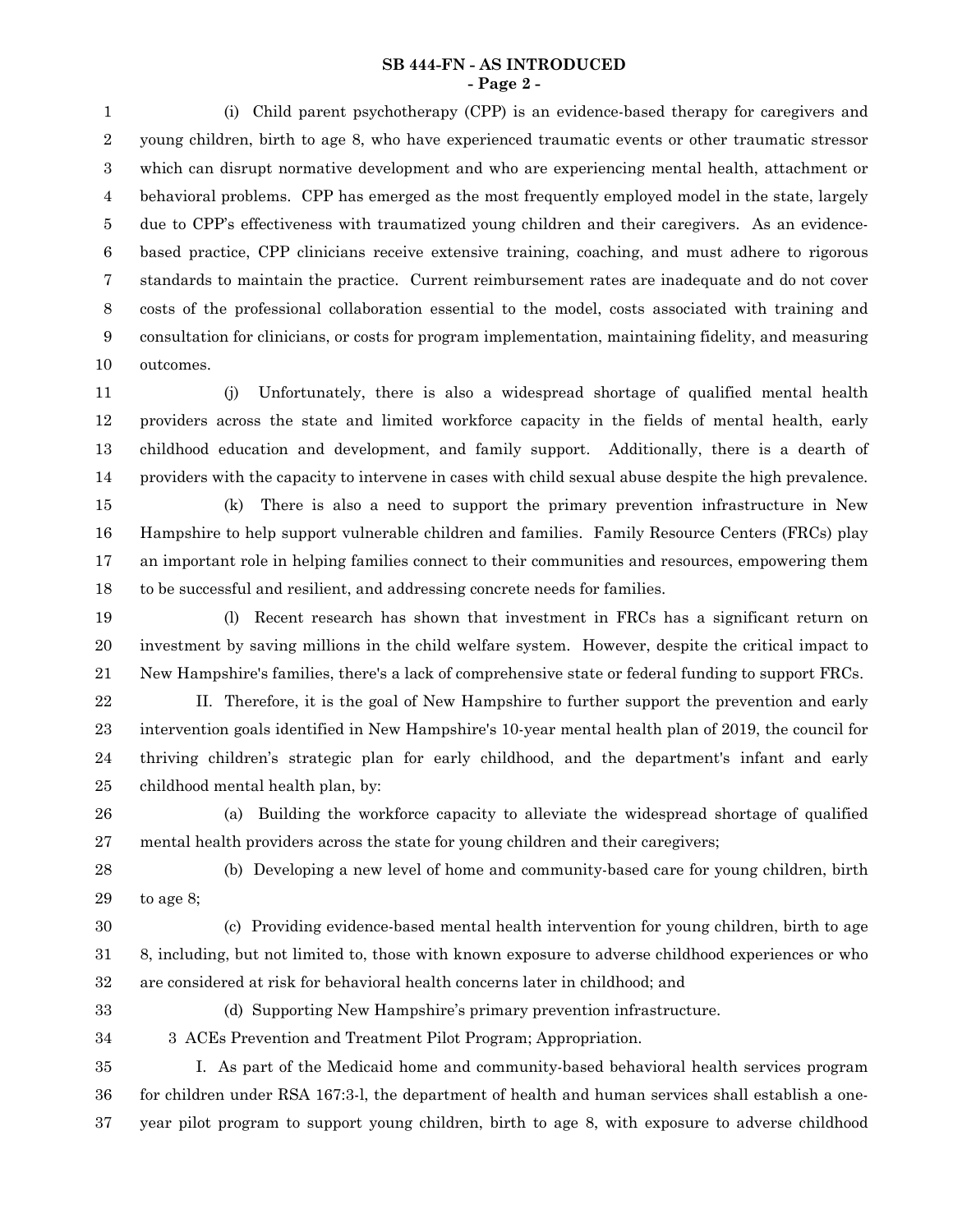#### **SB 444-FN - AS INTRODUCED - Page 3 -**

experiences (ACEs) and severe emotional disturbances whose needs cannot be not met through childcare, educational, and developmental services alone. The program shall be designed to provide prevention, assessment, diagnosis, and treatment services for such children and their families. 1 2 3

II. The department may use the pilot program as the basis for expansion of the existing section 1915(i) state plan amendment to New Hampshire's Medicaid plan. On or before November 1, 2023, the department of health and human services shall provide a detailed report of the one-year pilot program described in paragraph I to the senate health and human services committee and the house children and family law and health, human services and elderly affairs committees. In the report, the department shall review and provide data on the overall cost of the pilot and other relevant information available to assess the success of the pilot program. 4 5 6 7 8 9 10

III. The sum of \$550,000 for the fiscal year ending June 30, 2023 is hereby appropriated to the department of health and human services for the purpose of conducting the one-year pilot program described in paragraph I. Of this amount, the governor shall determine if any remaining discretionary funds appropriated in the American Rescue Plan Act of 2021, Public Law 117-2, or any other federal funds can be used for this purpose and any remainder shall be general funds. The governor is authorized to draw a warrant for the general fund share of said sums out of any money in the treasury not otherwise appropriated. 11 12 13 14 15 16 17

4 System of Care for Children's Mental Health; Statement of Policy. Amend RSA 135-F:2 to read as follows: 18 19

135-F:2 Statement of Policy. It is the policy of New Hampshire to implement a system of care model for providing behavioral health services to children in all of the publicly-funded service systems in the state*, including but not limited to, young children with exposure to adverse childhood experiences and those with severe emotional disturbances whose needs are not met through childcare, educational, and developmental services alone*. 20 21 22 23 24

- 5 New Subparagraph; Definition of System of Care. Amend RSA 135-F:3, II by inserting after subparagraph (g) the following new subparagraph: 25 26
- 

(h) Young children, birth to age 8, with exposure to adverse childhood experiences and those with severe emotional disturbances whose needs are not met through childcare, educational, and developmental services alone. 27 28 29

6 Definition of System of Care; Trauma-Responsive Referral Pathway and Intervention Services. Amend RSA 135-F:3, III(c) to read as follows: 30 31

(c) Community-based care planning and service delivery, including services and supports for children from birth through early childhood. *The system of care shall include the creation of a trauma-responsive referral pathway and intervention services for young children, birth to age 8, and their caregivers, including direct linkages to evidence-based mental health intervention.* 32 33 34 35 36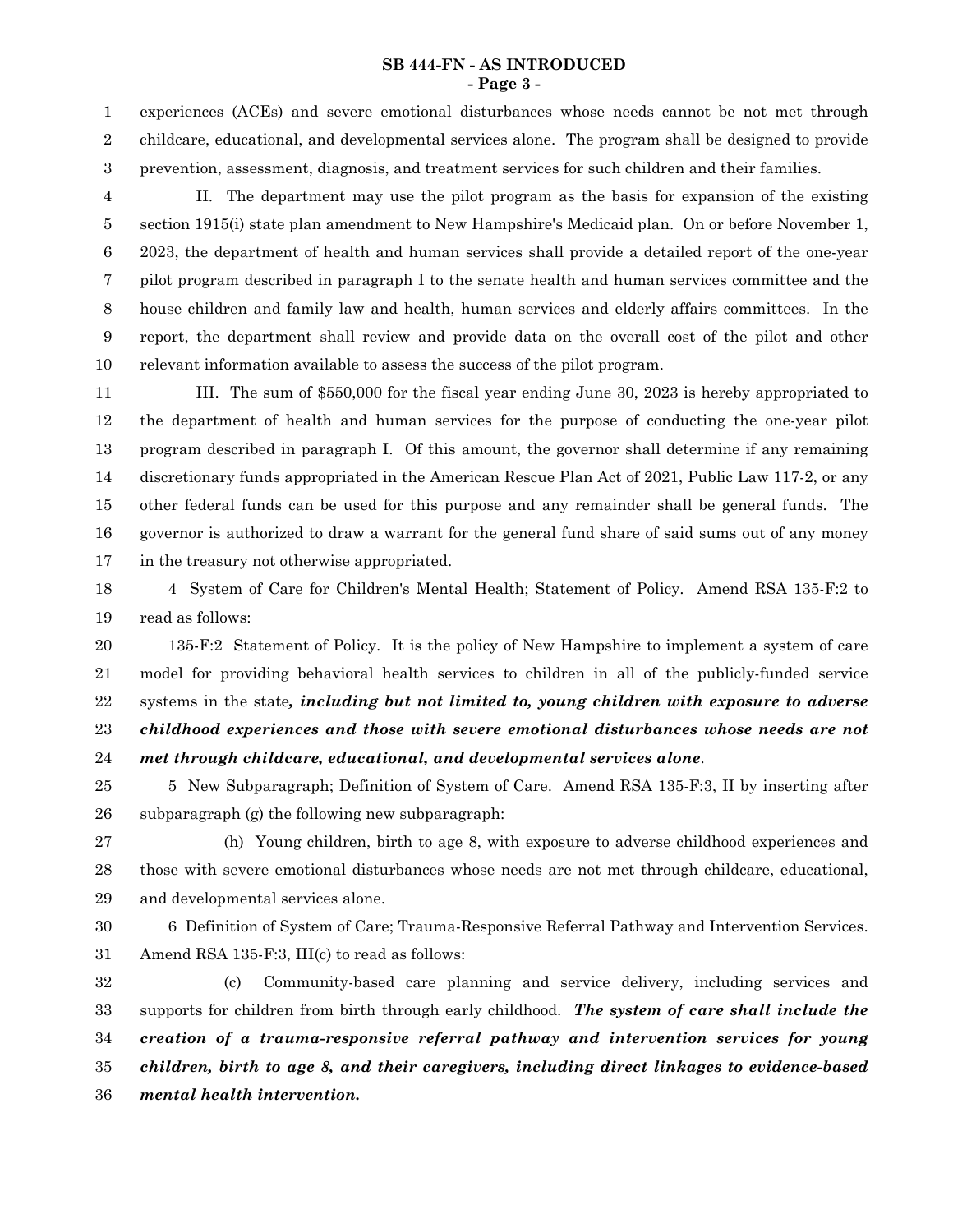#### **SB 444-FN - AS INTRODUCED - Page 4 -**

7 New Paragraph; Home and Community-Based Behavioral Health Services for Children; Development of Cost Analysis and Plan to Increase Behavioral Health Services. Amend RSA 167:3-l by inserting after paragraph III the following new paragraph: IV.(a) On or before January 1, 2023, the department shall develop a timeline, conduct a cost analysis plan, and provide a detailed report of the timeline and cost analysis plan to the senate health and human services committee and the house children and family law and health, human services and elderly affairs committees, to: (1) Increase Medicaid reimbursement for early childhood mental health care, including but not limited to child parent psychotherapy, to enhance services for Medicaid patients. (2) Elevate the early childhood and family mental health credential statewide by requiring the credential for specific provider levels and/or associating the credential with an increased salary level or higher reimbursement rates; and (3) Offer scholarships or reimbursements to cover costs associated with the training to incentivize providers to take part in the training. (b) Within one year of the effective date of this paragraph, the department shall develop and begin implementation of a 5-year plan to build the state's workforce capacity to provide child parent psychotherapy (CPP), an intervention model for children from birth to age 8, who have experienced at least one traumatic event and/or are experiencing mental health, attachment, and/or behavioral problems, including posttraumatic stress disorder. 8 Appropriation; Child Parent Psychotherapy (CPP). The sum of \$700,000 for the fiscal year ending June 30, 2023 is hereby appropriated to the department of health and human services to implement a 5-year plan to build New Hampshire's workforce capacity to provide CPP, as described in section 7 of this act. Of this amount, the governor shall determine if any remaining discretionary funds appropriated in the American Rescue Plan Act of 2021, Public Law 117-2 or any other federal funds can be used for this purpose and any remainder shall be general funds. The governor is 1 2 3 4 5 6 7 8 9 10 11 12 13 14 15 16 17 18 19 20 21 22 23 24 25

treasury not otherwise appropriated. 9 Appropriation: Children's Behavioral Health Care Provider Training. The sum of \$500,000 for the fiscal year ending June 30, 2023 is hereby appropriated to the department of health and human services to support children's behavioral health care provider training through the extension for community health care outcomes (ECHO) model. The use of these funds shall include, but not be limited to, better serving family providers, pediatricians, and advanced medical providers, by training them in children's behavioral health issues and by enhancing coordination with other early childhood providers and social systems. Of this amount, the governor shall determine if any remaining discretionary funds appropriated in the American Rescue Plan Act of 2021, Public Law 117-2 or any other federal funds can be used for this purpose and any remainder shall be general 27 28 29 30 31 32 33 34 35 36

authorized to draw a warrant for the general fund share of said sum out of any money in the

26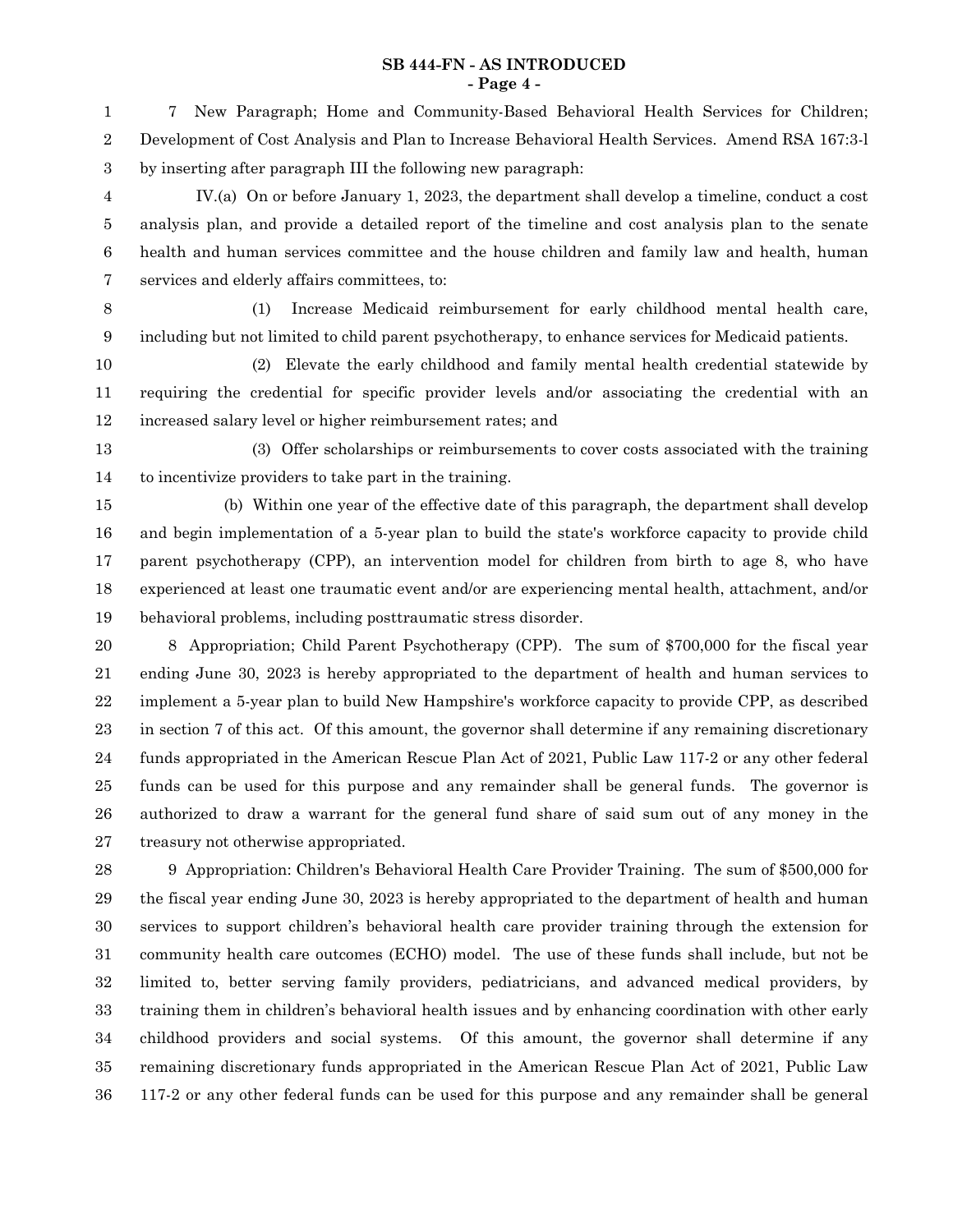## **SB 444-FN - AS INTRODUCED - Page 5 -**

funds. The governor is authorized to draw a warrant for the general fund share of said sum out of any money in the treasury not otherwise appropriated. 1 2

10 Appropriation; Family Resource Centers. The sum of \$1,000,000 for the fiscal year ending June 30, 2023 is hereby appropriated to the department of health and human services to support family resource center (FRC) infrastructure and shall be allocated to the FRC Facilitating Organization to distribute to FRCs. The use of the funds shall include, but not be limited to, better serving families, preparing for FRC-Q designation, enhancing coordination with other early childhood systems, and supporting evidence-based programs such as home visiting programs, ACERT, and community collaborations. Of this amount, the governor shall determine if any remaining discretionary funds appropriated in the American Rescue Plan Act of 2021, Public Law 117-2 or any other federal funds can be used for this purpose and any remainder shall be general funds. The governor is authorized to draw a warrant for the general fund share of said sum out of any money in the treasury not otherwise appropriated. 3 4 5 6 7 8 9 10 11 12 13

11 Effective Date. This act shall take effect July 1, 2022. 14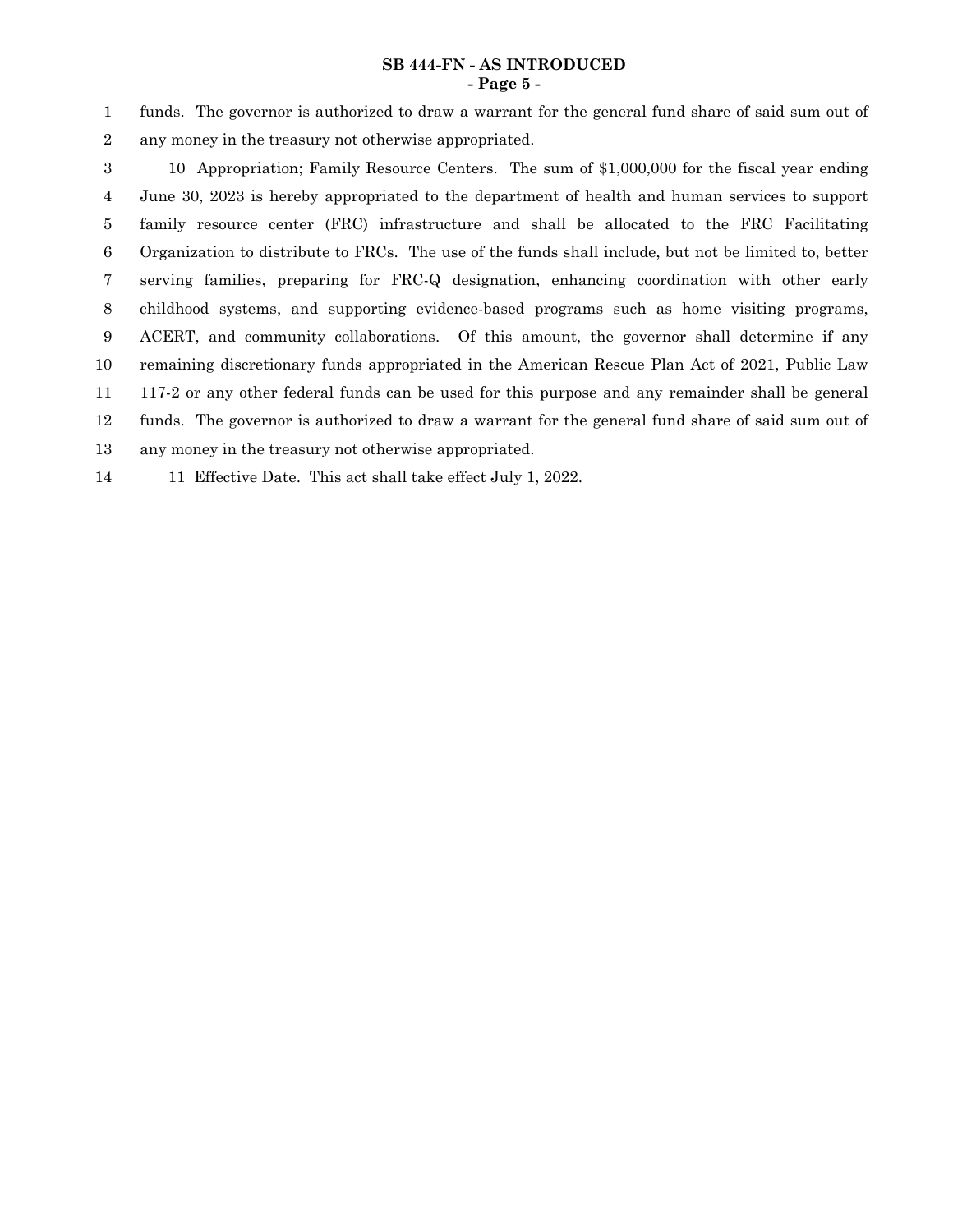LBA 22-3040 Redraft 12/27/21

# **SB 444-FN- FISCAL NOTE AS INTRODUCED**

AN ACT relative to childhood adverse experiences treatment and prevention.

| FISCAL IMPACT: [X] State | [ ] County | [ ] Local | [ ] None |
|--------------------------|------------|-----------|----------|
|                          |            |           |          |

|                        | <b>Estimated Increase / (Decrease)</b>                |             |                |                     |  |
|------------------------|-------------------------------------------------------|-------------|----------------|---------------------|--|
| <b>STATE:</b>          | FY 2022                                               | FY 2023     | <b>FY 2024</b> | <b>FY 2025</b>      |  |
| Appropriation          | \$0                                                   | \$2,750,000 | \$0            | \$0                 |  |
| Revenue                | \$0                                                   | \$0         | \$0            | \$0                 |  |
| <b>Expenditures</b>    | \$0                                                   | \$2,750,000 | \$0            | \$0                 |  |
| <b>Funding Source:</b> | [X] General<br>American Rescue Plan Act (ARPA) funds. | Education   | Highway        | [X] Other - Federal |  |

# **METHODOLOGY:**

This bill requires the Department of Health and Human Services to establish a pilot program for children who have experienced adverse childhood events and other emotional trauma. In addition, the bill contains appropriations totaling \$2,750,000 in FY23, all using federal American Rescue Plan Act (ARPA) funds, to the extent that such funds are available. If ARPA funds are not available, any other federal funds may be used, with general funds used for any remainder after federal funds are exhausted. The appropriations are to be used as follows:

- 1. \$550,000 for a one-year pilot program to support children ages 0-8 with exposure to adverse childhood events and severe emotional disturbances;
- 2. \$700,000 to implement a five-year plan to build the state's workforce capacity to provide child-parent psychotherapy;
- 3. \$500,000 to support children's behavioral health care provider training through the Extension for Community Health care Outcomes (ECHO) model; and
- 4. \$1,000,000 to support family resource center infrastructure, which, among other things, may be used to better service families, enhance coordination with other early childhood systems, and support evidence-based programs.

The Department states that in order to implement the programs contemplated by the bill, it will need to hire a Program Specialist IV (LG 25) with salary and benefit costs as shown below. It is assumed that the appropriation contained in the bill may be used to pay for this position and any related administrative costs.

|  | ഹ ച<br>⊿⊍<br>- | റററ<br>'44<br>$\sim$ | $E_{\mathbf{V}}$ and $E_{\mathbf{V}}$<br>ΖÙ |
|--|----------------|----------------------|---------------------------------------------|
|--|----------------|----------------------|---------------------------------------------|